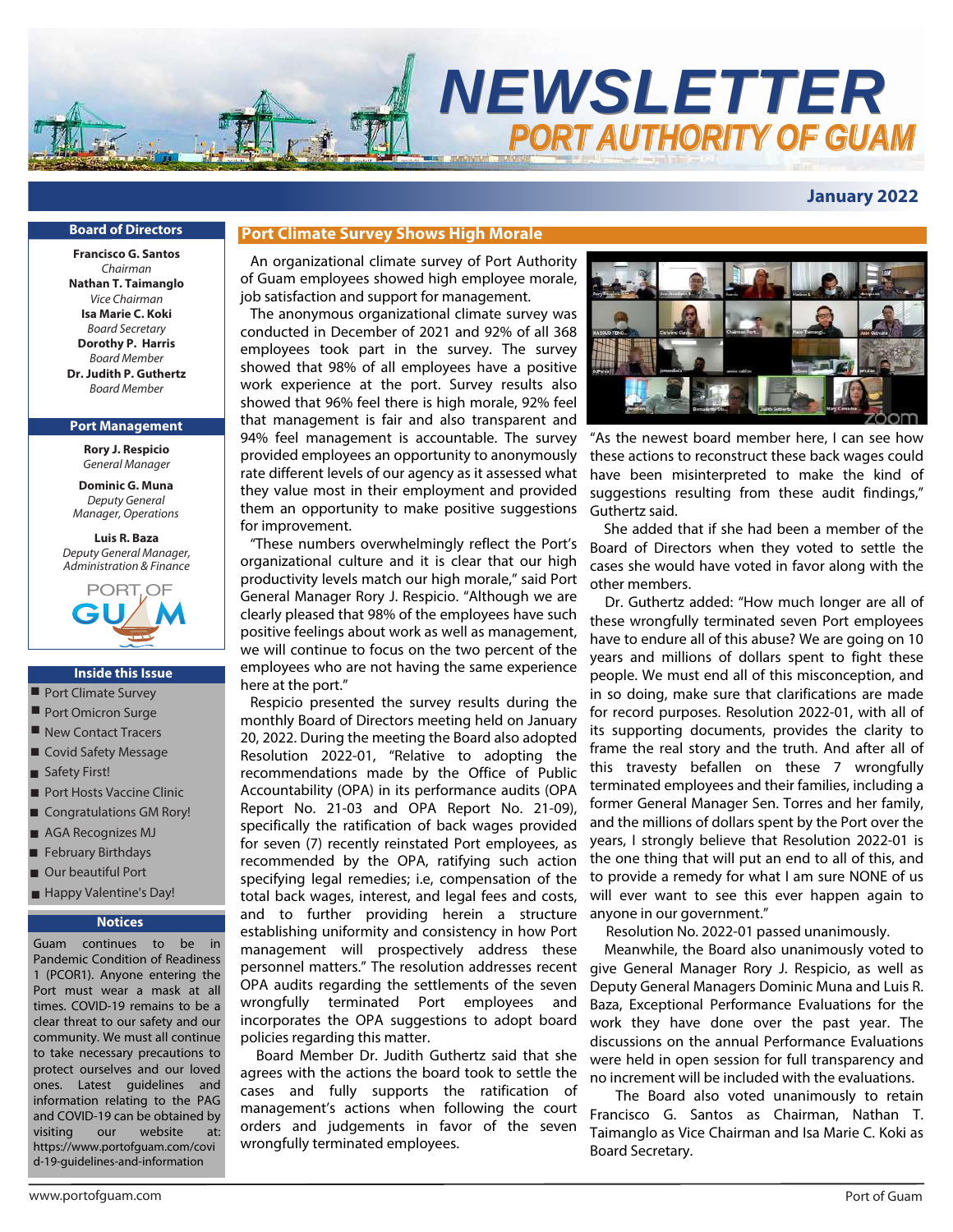#### **Covid Omicron Surge Hits the Port**

 The Port Authority of Guam has not been immune to the recent surge in Covid cases that have been seen across the island.

 Numerous members of our Port Strong Family have been hit hard by the virus and the surge placed a major strain on our Port Contact Tracing Team and their ability to keep up with the increase in cases. In total, 63 Port employees tested positive for Covid from January 1, 2022 to January 31, 2022 which resulted in hundreds of employees being identified as close contacts and being tested at public health.

 Seeing how the team was being overwhelmed including many of them being hit by Covid as well, General Manager Rory J. Respicio immediately sprang into action authorizing additional Contact Tracers to be nominated from each Division. Port Marketing Administrator Bernadette Sterne conducted Contact Tracing Training for the newest members of the Contact Tracing Team via Zoom on January 24, 2022.



### **Getting to Know Some of Your New Port Contact Tracers**



# **Janice Flores Vessel Planner, Terminal Division**

Question: What do you do as a contact tracer for your division?

**Answer:** I interview the individual who tested positive and find out who they were in contact with in the previous days, also ask how the individual is feeling, and if they have symptoms, I advised them to please hydrate and monitor their oxygen intake.

Question: What is the hardest part about being a contact tracer?

**Answer:** Having to inform the individual that they were in close contact with someone who tested positive. You can hear the fear in their voice and it breaks my heart.

Question: What do you find most rewarding?

**Answer:** When I check on them and they have no symptoms and they are ready to return to duty. Such a great feeling to see them beat this virus

# **Loretta Topasna Administrative Assistant, Commercial Division**

Question: What do you do as a contact tracer for your division?

**Answer:** Contact the employee/employees that tested positive to get their information that is needed for contract tracing forms. Interview employee to see who was a close contact. Follow up on their symptoms or well-being.

Question: What is the hardest part about being a contact tracer?

**Answer:** Making sure that the information I am requesting are not going to be uncomfortable for employee. Or if they will be cooperative.

Question: What do you find most rewarding?

**Answer:** That I am part of the team that ensures that the port is updated with each employee/ employees results and well-being during their isolation. That they feel the PORT family cares.

Question: What has this experience taught you so far?

**Answer:** How crucial it is to get the information out to curb the spread. Team work and patience is important for the cause.

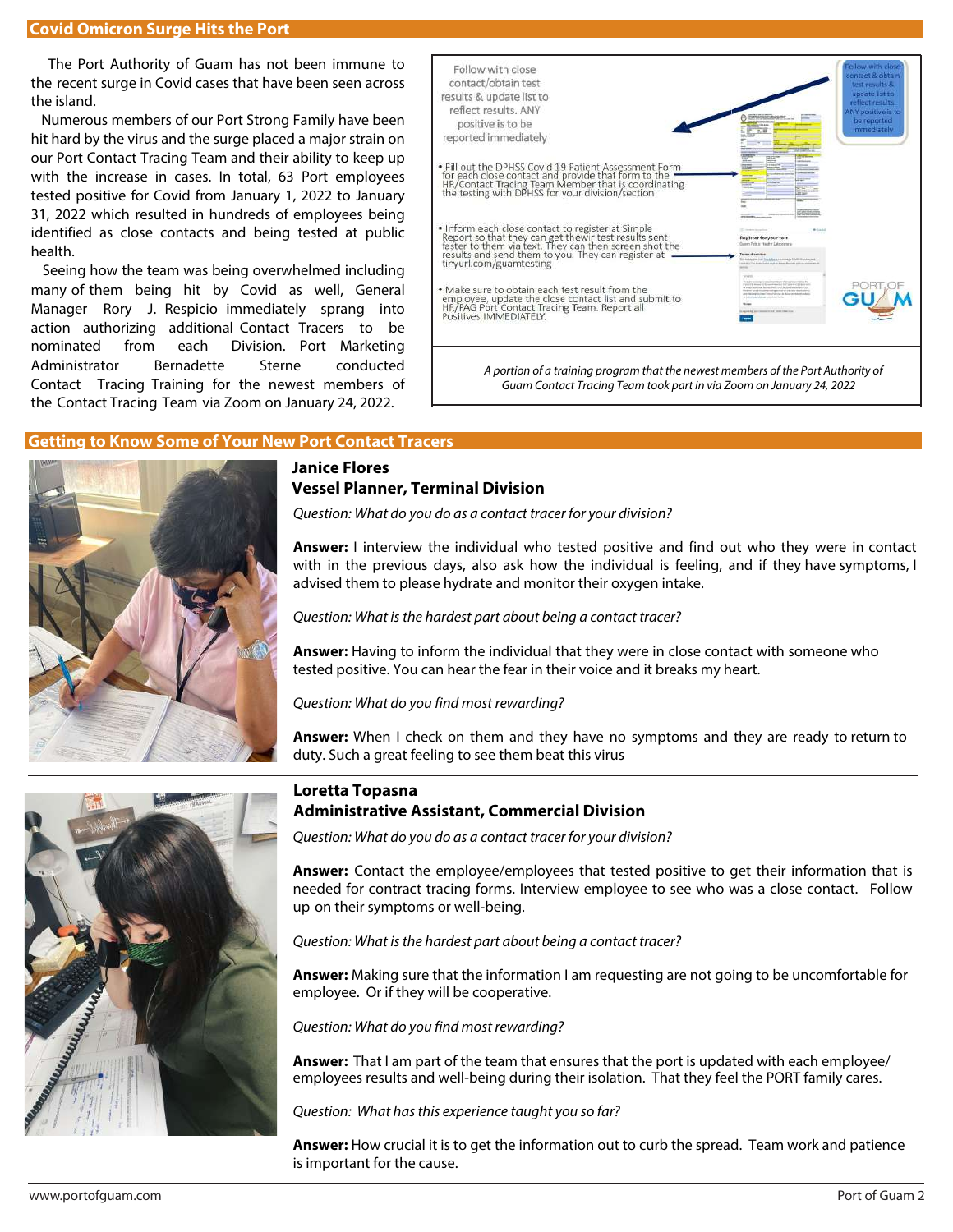# **Getting to Know Some of Your New Port Contact Tracers**



# **Jacqueline Cruz Program Coordinator II, Transportation Division**

Question: What do you do as a contact tracer for your division?

**Answer:** Keep in contact with personnel to ensure communication are thorough and confidential between the personnel and positive COVID-19 patient. I compile a contact list and contacted everyone who had had direct contact with the Employee.

Question: What is the hardest part about being a contact tracer?

**Answer:** Receiving a call from an employee alerting me that he or she is COVID-19 positive and waiting for their contact's results.

Question: What do you find most rewarding?

**Answer:** By being a contact tracer, communicating with Transportation Division or any employees that has asked me for any information that i can help with, and know that the employees come back well.

Question: What has this experience taught you so far?

**Answer:** Being a Contact Tracer requires to adhere to strict timelines due to the importance of each matter.

# **Connie Nocon Administrative Officer, Finance Division**

Question: What do you do as a contact tracer for your division?

**Answer:** As a contact tracer for my division, I assist the employee(s) in providing resources they may need from scheduling the test to answering questions and concerns they may have. I am supported by the contact tracing team when answering concerns.

Question: What is the hardest part about being a contact tracer?

**Answer: T**he hardest part about being a contact tracer is waiting for the employee(s) to provide their results, knowing that the other potentially exposed employees are also worried for their safety. Anxiety is the worse feeling especially when we all have families to go home to. Mental health matters too.

# Question: What do you find most rewarding?

**Answer:** The most rewarding part about being a contact tracer is being able to provide the resources the employee needs; from shared links to information provided on the Port Contact Tracing chat.

# **Corrina Quinata Planner Work Coordinator, Stevedore Division**

Question: What do you do as a contact tracer for your division?

**Answer:** As a contact tracer for Stevedore division firstly is when the employee informs me of their results. I then interview the positive case and notify people who have come into close contact with the individual/s and determine what steps need to be taken care like quarantine basis or providing them with resources.

Question: What is the hardest part about being a contact tracer?

**Answer:** The hardest part probably is having to push aside daily duties to focus on helping stop the spread. Also, it is like your acting behalf of a therapist, social worker or even a disease detective. Trying to listen to the employee and helping them cope especially if they have other families living with them that are young or even elderly.

Question: What do you find most rewarding?

**Answer:** The rewarding part is trying to help the individual get through their days and making them return back to work.



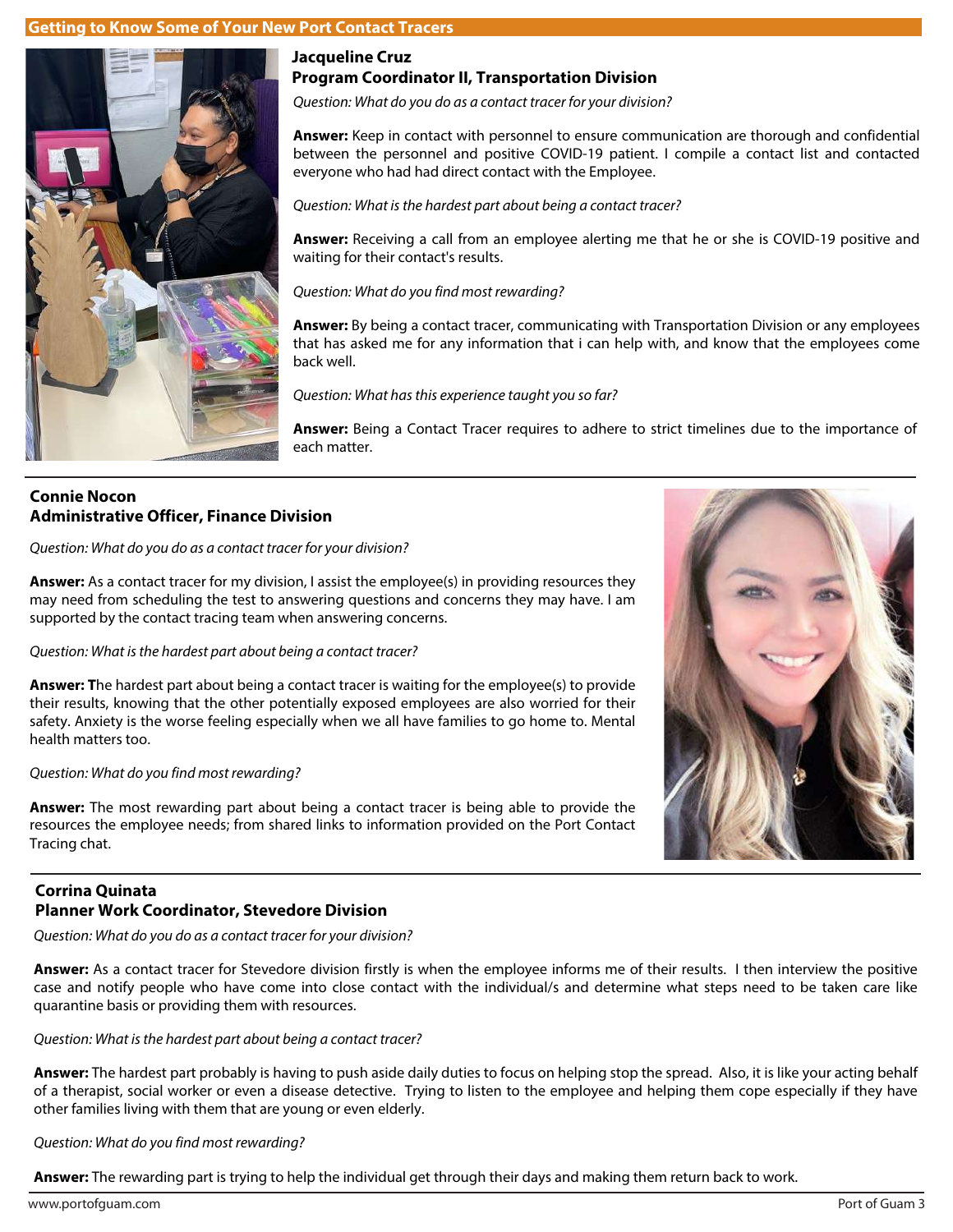#### **Covid Safety Message**



Acting Safety Administrator Paul Salas



**Safety Message for COVID from Acting Safety Administrator Paul Salas:** Over the last few weeks, the serge of COVID affected our family and friends at

home to include our work place. Numbers are increasing on a daily basis. We must work together to fight this virus by following our Covid mitigation plan listed below. Let's keep our family safe.

1. Treat everyone as if they are positive. Even is visual signs of COVID is not visible. You or they may be A-symptomatic.

- 2. Follow the Three W's: Where Mask at all times. Wash your hands as much as possible. Watch your distance.
- 3. Gloves are recommended but not mandatory when dealing with paper work.
- 4. Get your Booster SHOT.
- 5. Sanitize Phone, tables, vehicles, any equipment, and chairs before and after use.
- 6. If you are sick or not feeling well, stay home.
- 7. Keep from sharing personal times with others.
- 8. Air out offices at least twice a day.
- 9. Experiencing any of the symptoms below, get tested for possible COVID. Fever or chill Cough Shortness of breath Fatigue Muscle or body aches Headache Loss of taste or smell Sore throat Congestion or runny nose Nausea or vomiting

Following this plan, will lessen the spread of COVID to your family and fellow coworkers.

**SUPPORT** 

#### **Your cooperation and participation is greatly appreciated.**

#### **Remember safety starts with you! Port Strong!**

# YOUR SAFETY IS OUR PRIORITY

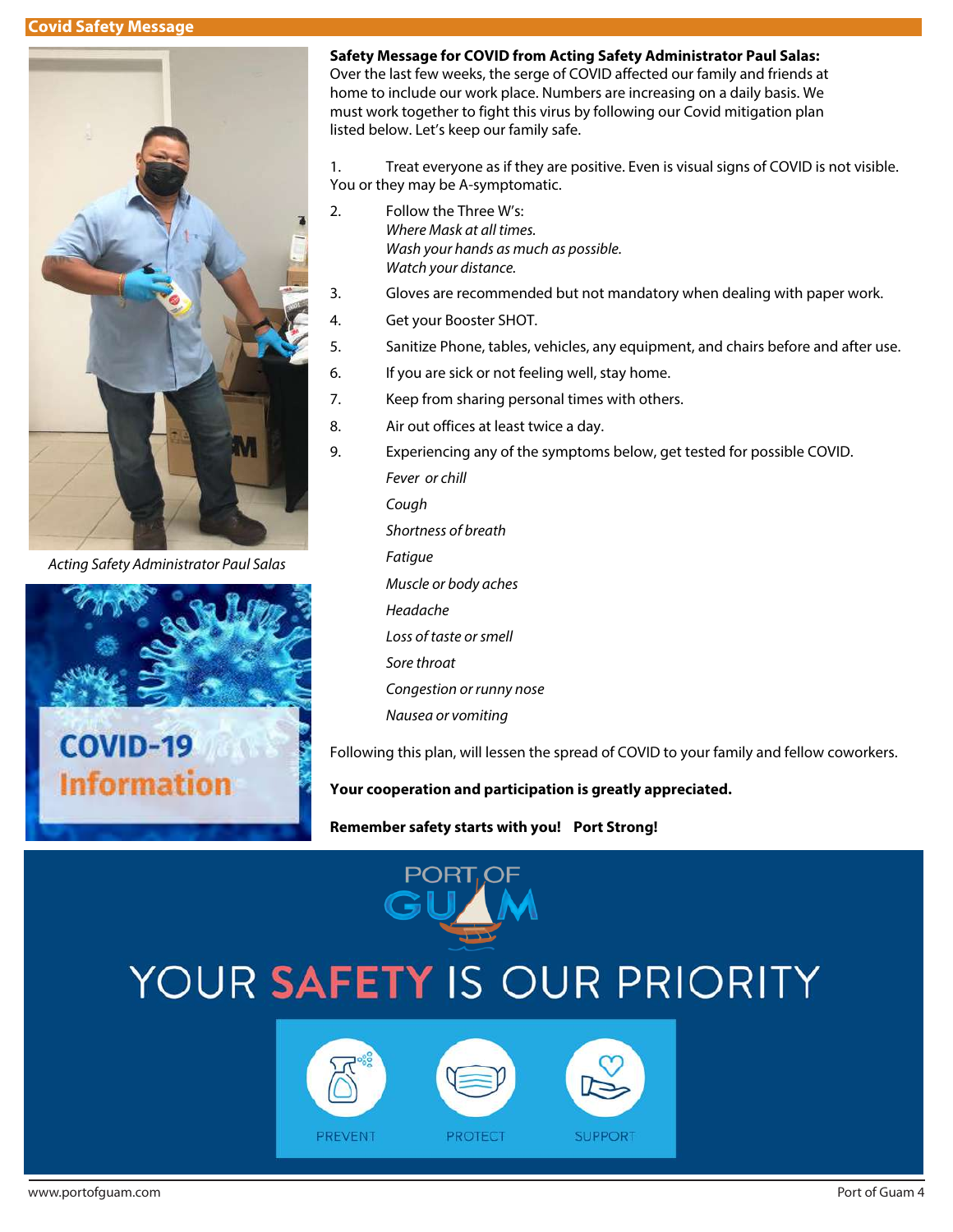With the recent surge in positive COVID -19 cases, the Port has taken another step to mitigate the spread of the virus.

The Safety Division has acquired 3 stand up infrared thermometers for screening the temperature of employees and all those who do business at the Port Authority.

Two thermometers are currently located at the Administration Building which receives the highest flow of public traffic with the third scanner located inside the Operation Lounge.

 Hand sanitizers have also been placed on each table inside and outside of the lounge, as well as signs reminding employees to wear a mask, wash hands frequently and practice social distancing.

The Safety Division is currently procuring additional units to be placed within the yard areas as well, in the lunch rooms of other division and areas with high employee traffic.

 If an employee is feeling symptoms of the virus (headache, sore throat, running nose, cough, body aches) they should immediately secure from work and stay home until all symptoms are gone.

 In January the Port's Occupational Health and Safety Division distributed the agency's new Industrial 100 Person Safety Kits and Industrial 50 Person Safety Kits to all the divisions.

 Thank you General Manager Rory J. Respicio for pushing our divisions to provide these safety resources to all of our hardworking men and women of the Port Authority of Guam!



# **COVID-19 SAFETY**

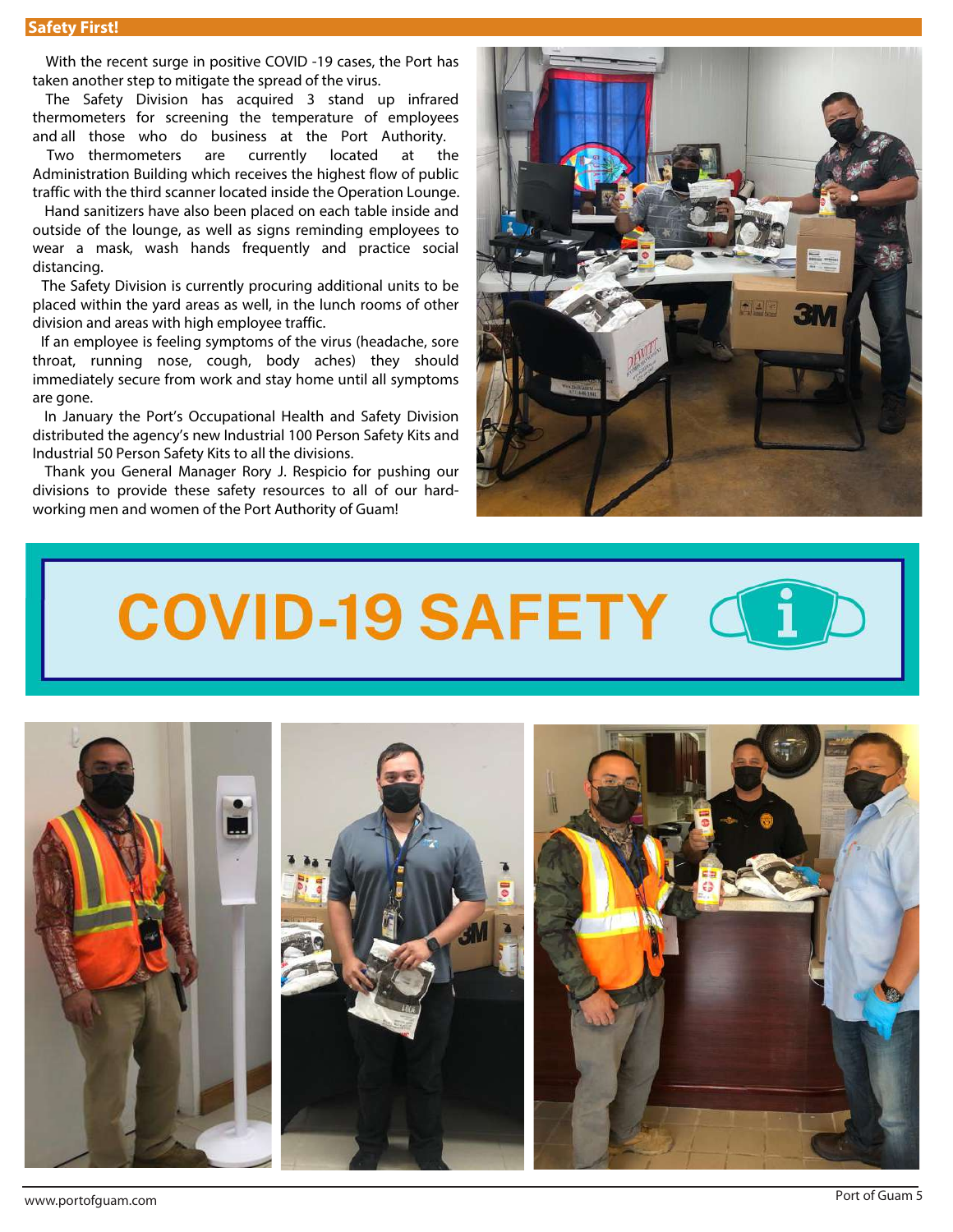#### **Port Hosts Vaccine Clinic**

 The Port Authority of Guam held another Vaccination Clinic on January 14 2022 for all employees, port users and members of the public.

 The Vaccination Clinic was held from 9:00am until 11:00am in front of the former Port Clinic next to the Main Administration Building in Piti. The vaccines were available for anyone who was eligible and the booster shots were available based on the eligibility criteria established by DPHSS. Port employees, their family members and Port tenants all took part in the event. Port General Manager Rory J. Respio said he wanted to give special thanks to Governor Lou Leon Guerrero, Lt. Governor Josh Tenorio, the Guam National Guard and the Department of Public Health and Social Services for making this drive through clinic a reality.





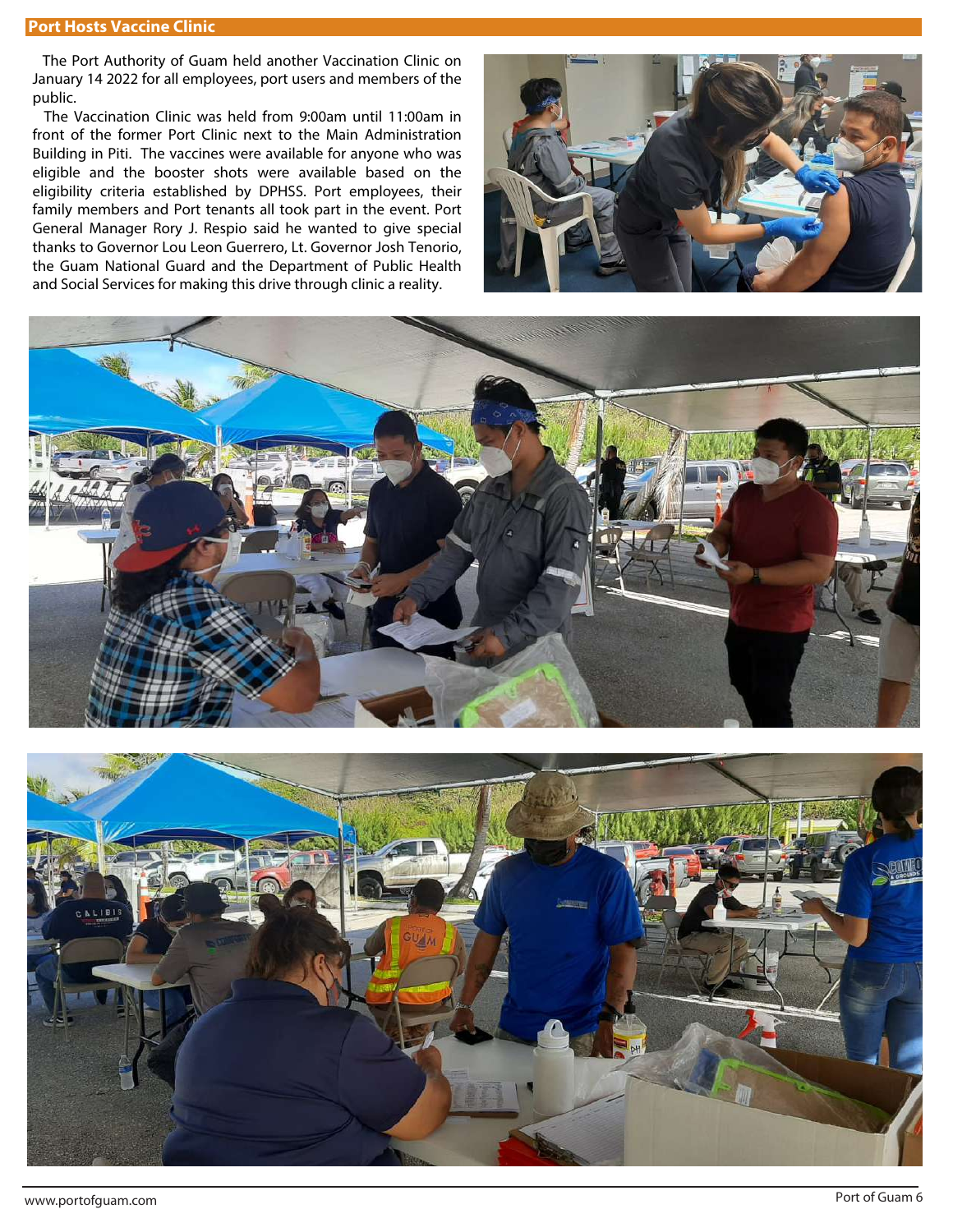#### **Congratulations General Manager Respicio!**

 Congratulations to our General Manager Rory J. Respicio for officially becoming a certified Maritime Port Manager (MPM) as well as a certified Maritime Port Executive (MPE)!

"This accredited course for Maritime Port Mgmt (MPM) and Maritime Port Executive (MPE) was for me, 4am to 8am GU time, and held this past week," Respicio said. "This was part two for the in-person training held in AZ several months ago. I'm now certified MPM/MPE. I used our own roadmap as solutions for this case study. Thankfully, my presentation was well received by our instructor. Thank you Governor Lou Leon Guerrero, Lt. Gov. Joshua Tenorio and our board for your leadership and guidance and thank you Port Strong Family for the amazing drive and commitment you demonstrate daily to staying our new course."



#### **AGA Recognizes Port Member MJ**

Congratulations MJ!



"The training and conference opportunities that AGA has provided has contributed to my knowledge and has given me a background needed to help improve myself professionally."

> - Mary Jane Camacho Accountant III | Port Authority of Guam AGA MEMBER SINCE FEBRUARY 2020

Port Authority of Guam Accountant III Mary Jane Camacho was recognized by the Association of Government Accountants (AGA) Guam Chapter during their social media blitz for "2022 MEMBERSHIP MONDAYS."

 The AGA Guam Chapter serves professionals in the government financial management community.

 The AGA Guam Chapter more than 200 members ranging from students and entry-level employees to senior executives and elected officials that work in places such as the local government, post-secondary educational institutions, federal agencies, public accounting firms, and private sector industries. Their membership is comprised of individuals from various disciplines including accounting, auditing, budgeting, finance, contract management, program management, grants management, academia, etc.

 Members of the AGA Guam Chapter are provided with numerous professional development, educational and learning, networking, etc. opportunities throughout the year. Please visit the Member Benefits page for an in-depth review of the AGA Guam Chapter member benefits.

 Our very own Jose B. Guevara III, PMBA, CGFM serves as the Director of Membership for the Association of Government Accountants (AGA) Guam Chapter.

 Congratulations to Mary Jane Camacho for this special recognition.



www.portofguam.com Port of Guam 7